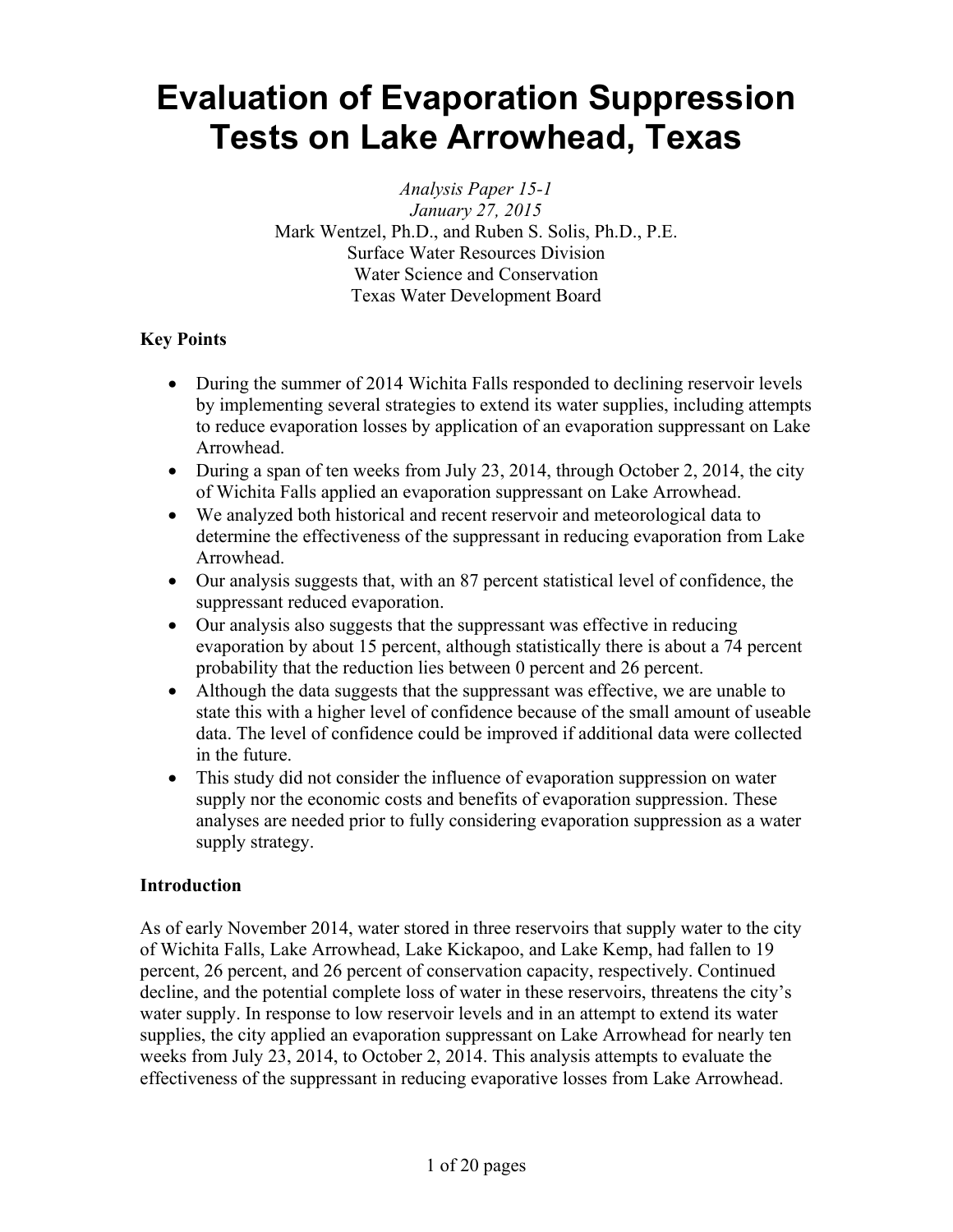## **Evaporation Suppression with Monolayers**

Certain chemicals when released on a water surface will spread spontaneously into a very thin film that can act to reduce evaporation. Commonly tested chemicals for reducing evaporation include long chain fatty alcohols and acids such as cetyl alcohol, stearyl alcohol, and palmitic acid (these are also known as octadecanol, hexadecanol, and hexadecanoic acid, respectively). Cetyl alcohol was first isolated from whale oil; stearyl alcohol is produced from stearic acid which is found in many animal and vegetable fats and oils; and palmitic acid is found in palm trees, meats, and dairy products. All take the form of a white solid or flakes at room temperature and are used in the cosmetic industry in shampoos, skin creams, and lotions.

## **Applications of Evaporation Suppressants and Their Effectiveness**

Evaporation suppressants have been shown to be effective in the laboratory and at small scales such as on swimming pools, ponds, and small lakes. Commercial vendors claim reductions in evaporation from 35 percent (Flexible Solutions 2010) to 75 percent (PRWeb 2010) for small bodies of water such as these, although it is not clear under what conditions or time frames these reductions were achieved.

La Mer (1962) provides an excellent summary of monolayers and their use to suppress evaporation. This collection of papers presented at the American Chemical Society Annual Meeting in September 1960 describes technical issues associated with monolayers, laboratory tests of the technology, and several field tests conducted in the late 1950s. Field tests were conducted on larger bodies of water in Australia, Africa, and several states in the United States including Colorado, Arizona, Oklahoma, Illinois, and Texas. Researchers in some of these studies conducted tests to evaluate the spreading and coverage efficiencies of evaporation suppressants and in other studies attempted to evaluate the effectiveness of the suppressants in reducing evaporation. The reservoirs ranged in size from as small as 2.8 acres (Illinois Department of Conservation Fish Hatchery, central Illinois) to as large as 40,000 acres (Boulder Basin of Lake Mead). The studies reported a wide range of effectiveness in reducing evaporation, ranging from about 9 percent in Lake Hefner, Oklahoma, to up to 63 percent for a 50-acre reservoir near Eagle Pass, Texas. The Texas results were based on a short period of only 10 hours and were considered ideal and similar to results for controlled tests under favorable conditions for the suppressant used, octadecanol.

The above studies reported wind to be a common issue in reducing the effectiveness of suppressants for nearly all the field tests at larger scales. Wind can move the suppressant to one side of a reservoir, reducing the spatial coverage and overall effectiveness of the suppressant. Evaluating the effectiveness of suppressants in the field presents a second challenge due to the difficulty in obtaining accurate measurements of all the factors required to complete a water budget for a reservoir.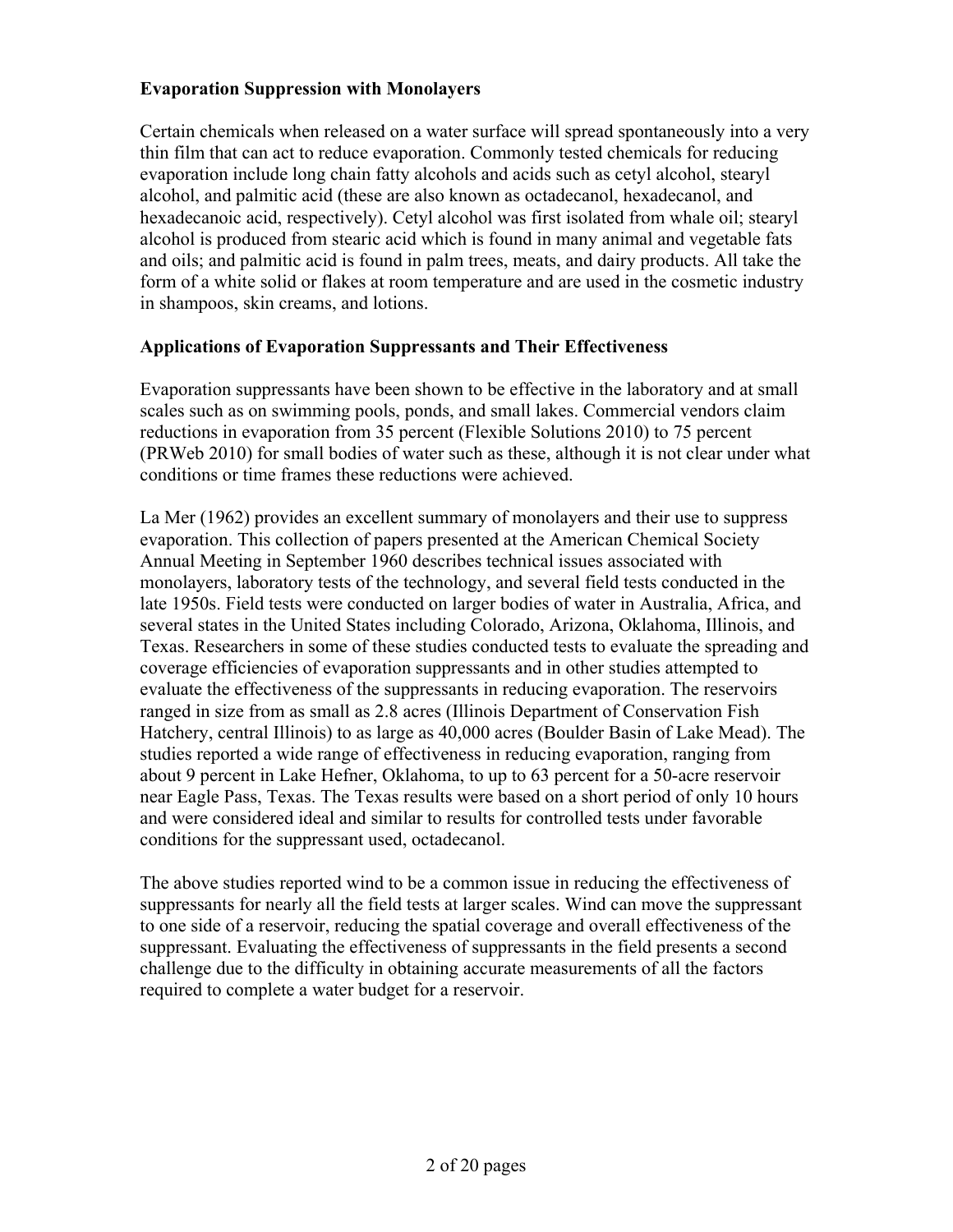## **Approach to Evaluating the Effectiveness of the Evaporation Suppressant**

We tried two approaches for evaluating the effectiveness of the evaporation suppressant on Lake Arrowhead. The first approach was to compute a water budget for Lake Arrowhead alone based on measurements or estimates of (1) precipitation on the reservoir, (2) evaporation, (3) inflows, (4) withdrawals, and (5) seepage. In principle this approach would allow one to differentiate evaporation rates that occur when the suppressant is applied from rates when it is not applied, and thus would allow one to evaluate the effectiveness of the suppressant. However, this approach was problematic primarily because the water budget did not balance well enough to detect the small changes in evaporation that were expected due to application of the suppressant. Changes in evaporation due to the suppressant were lost in the noise mainly due to uncertainty in estimates of rainfall and inflow when rainfall occurs and due to uncertainties in estimating lake evaporation. This approach to evaluating the effectiveness of evaporation suppressants would likely not work in the future without significant improvements in determining inflows, rainfall on the reservoir, and evaporation from the reservoir.

An alternate approach we used in this study considers Lake Kickapoo evaporation as a reference for comparison to Lake Arrowhead evaporation. Because of their proximity to each other (being only about 25 miles apart) and because they experience similar meteorology, we assumed that evaporation from both reservoirs would be similar. We were also able to reduce noise in the data significantly by considering only days when rainfall and inflows are small or zero and only when reservoir levels in both lakes are declining. We computed evaporation for both lakes based on lake levels and withdrawals and then computed the ratio of evaporation from Lake Arrowhead to that for Lake Kickapoo. Finally, we compared the evaporation ratios for the period prior to application of the suppressant and during the application of the suppressant by applying a Student's ttest. We provide additional details of this approach in Appendix A.

## **Background Conditions**

During the testing period from July 23, 2014, to October 2, 2014, daily average elevations in Lake Arrowhead declined by 1.08 feet from 907.68 feet to 906.60 feet. During the same period storage declined from 51,040 acre-feet to 45,015 acre-feet while the surface area decreased from 5,753 acres to 5,373 acres. Lake Kickapoo elevations declined 1.48 feet from 1,031.40 feet to 1,029.92 feet during the testing period. Storage in Lake Kickapoo declined from 27,759 acre-feet to 23,787 acre-feet, and surface area fell from 2,796 acres to 2,562 acres.

Both lakes lie within Quadrangle 409 in Texas (TWDB 2014) and experience similar evaporation and precipitation rates. Historical average lake gross evaporation for this area of the state for July, August, September, and October declines from 8.73 inches in July to 4.97 inches in October (TWDB 2014). Evaporation for a given month is variable from year to year. For example, observed July evaporation ranges from 5.48 inches to 12.82 inches, and October evaporation ranges from 4.97 inches to 7.18 inches (Table 1). Precipitation in July, August, September, and October averages 2.07 inches, 2.20 inches, 3.24 inches, and 3.12 inches, respectively. Precipitation for a given month is also highly variable (Table 2) from year to year.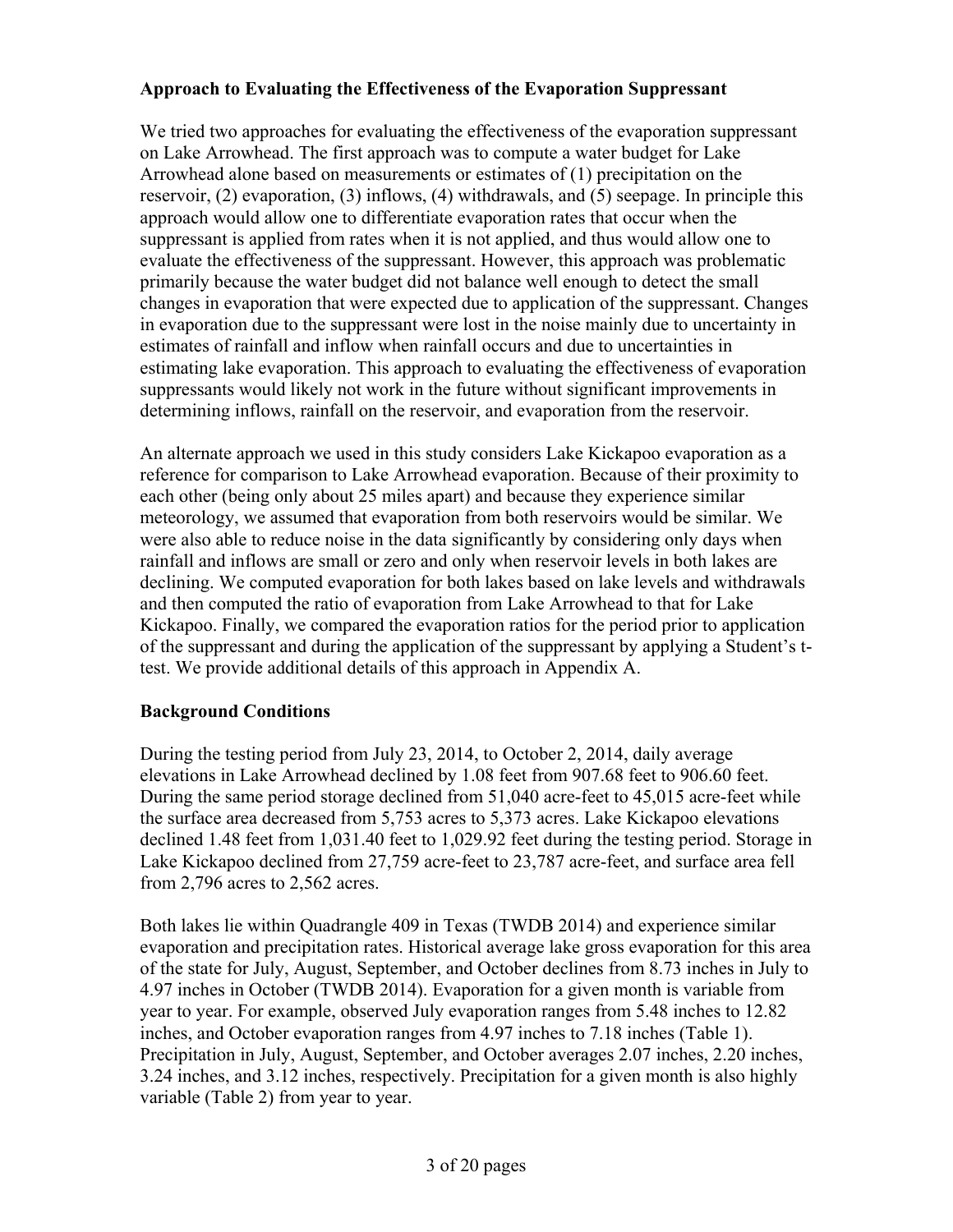| Month     | Average<br>(inches) | Minimum<br>(inches) | Maximum<br>(inches) |
|-----------|---------------------|---------------------|---------------------|
| July      | 8.73                | 5.48                | 12.82               |
| August    | 8.15                | 5.09                | 13.35               |
| September | 6.11                | 3.16                | 9.10                |
| October   |                     |                     | 7.18                |

Table 1. Historical (1954 to 2013) gross lake evaporation for Quadrangle 409 in Texas, representing Lake Arrowhead and Lake Kickapoo.

Table 2. Historical (1954 to 2013) precipitation for Quadrangle 409 in Texas, representing Lake Arrowhead and Lake Kickapoo.

| Month     | Average    | Minimum  | Maximum  |
|-----------|------------|----------|----------|
|           | (inches)   | (inches) | (inches) |
| July      | 2.07       | 0.01     | 8.32     |
| August    | 2.20       | $0.00\,$ | 7.42     |
| September | 3.24       | N 19     | 8.95     |
| October   | $\cdot$ 12 |          | 1247     |

# **Application of Evaporation Suppressant to Lake Arrowhead**

The City of Wichita Falls applied WaterSavr<sup>TM</sup>, a commercially available evaporation suppressant, to Lake Arrowhead during these tests (references to brand names in this report does not imply endorsement by the Texas Water Development Board or staff). WaterSavr<sup>TM</sup> is a patented mix of hydrated lime powder with food grade stearyl and cetyl alcohols (Flexible Solutions 2014). It spreads spontaneously on water to form a monomolecular layer to inhibit evaporation.

The suppressant was distributed by boat at various locations in the reservoir. The suppressant was applied from July 23, 2014, through October 2, 2014, typically by applying two days in a row and then skipping application for one or two days. Reapplication is needed because the suppressant biodegrades over the span of a few days and because on windy days it is blown to the edge of the reservoir, rendering it ineffective.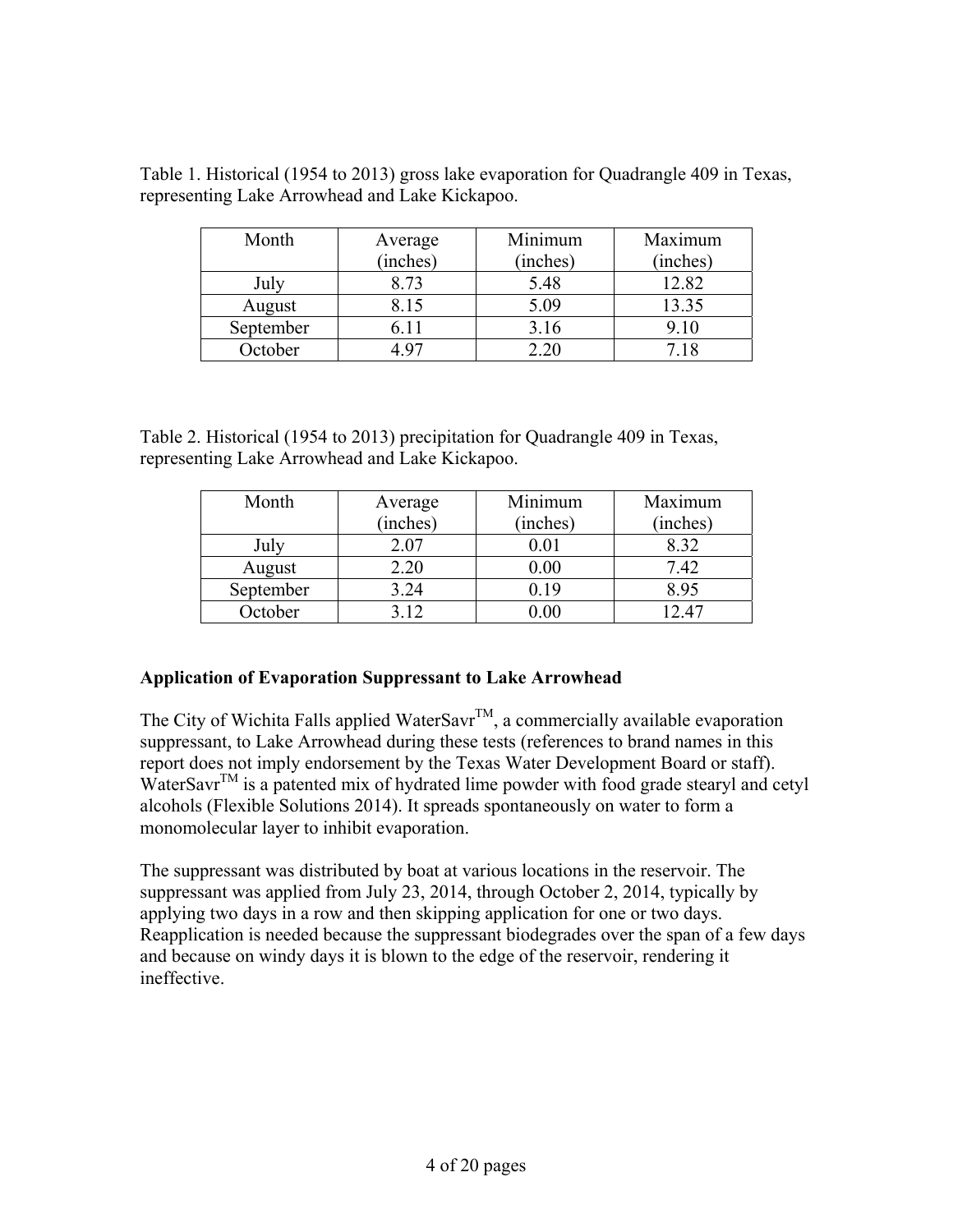## **Results**

Following the approach described above, we determined that changes in elevation due primarily to evaporation alone were similar in both lakes in earlier years when no suppressant was applied and that the suppressant was effective in altering the elevation changes of Lake Arrowhead relative to those of Lake Kickapoo. Results of the analysis suggest that, with an 87 percent statistical level of confidence, the suppressant was effective in reducing evaporation. Although we were not able to reach this conclusion at a higher level of confidence because of the small data set available, the data suggests that the evaporation suppression did reduce evaporation from Lake Arrowhead. Our analysis also suggests that the suppressant was effective in reducing evaporation by about 15 percent, although statistically there is about a 74 percent probability that the reduction lies between 0 percent and 26 percent.

This study was focused on estimating how much of an impact the suppressant had on evaporation from the reservoir. We did not do an analysis of the influence of evaporation suppression on water supply nor the economic costs and benefits of evaporation suppression. These analyses are needed, presumably on a case-by-case basis, prior to fully considering evaporation suppression as a water supply strategy.

## **Reducing Uncertainty in Results**

Uncertainty in the results arises from the small amount of data that was available for the analysis. We deemed only 10 data points of historical data and 4 data points of recent data, during which the suppressant was applied, of sufficient quality to be used in our analysis. An increase in the number of data points collected while the suppressant was applied would help to increase confidence in the results. A repeat of the application of the suppressant in the future during the June to September time frame, as in the current study, would help provide additional data. As in the current analysis, lake levels for both lakes and daily diversion data would also be needed. Also, as in the current analysis, only periods during which inflows to the lakes and rainfall on the lakes were small or zero would be used in the analysis, so a repeat of the study during low-rainfall and low-flow conditions would be required.

## **References**

La Mer, V., 1962, Retardation of Evaporation by Monolayers: Transport Processes. Academic Press, New York and London, 277 p.

Texas Water Development Board, 2014,

http://www.twdb.state.tx.us/surfacewater/conditions/evaporation/index.asp, Quadrangle 409, accessed December 10, 2014.

PRWeb, 2010, http://www.prweb.com/releases/2010/12/prweb8031677.htm, accessed December 10, 2014.

Flexible Solutions, 2014,

http://www.flexiblesolutions.com/products/watersavr/default.shtml, accessed December 10, 2014.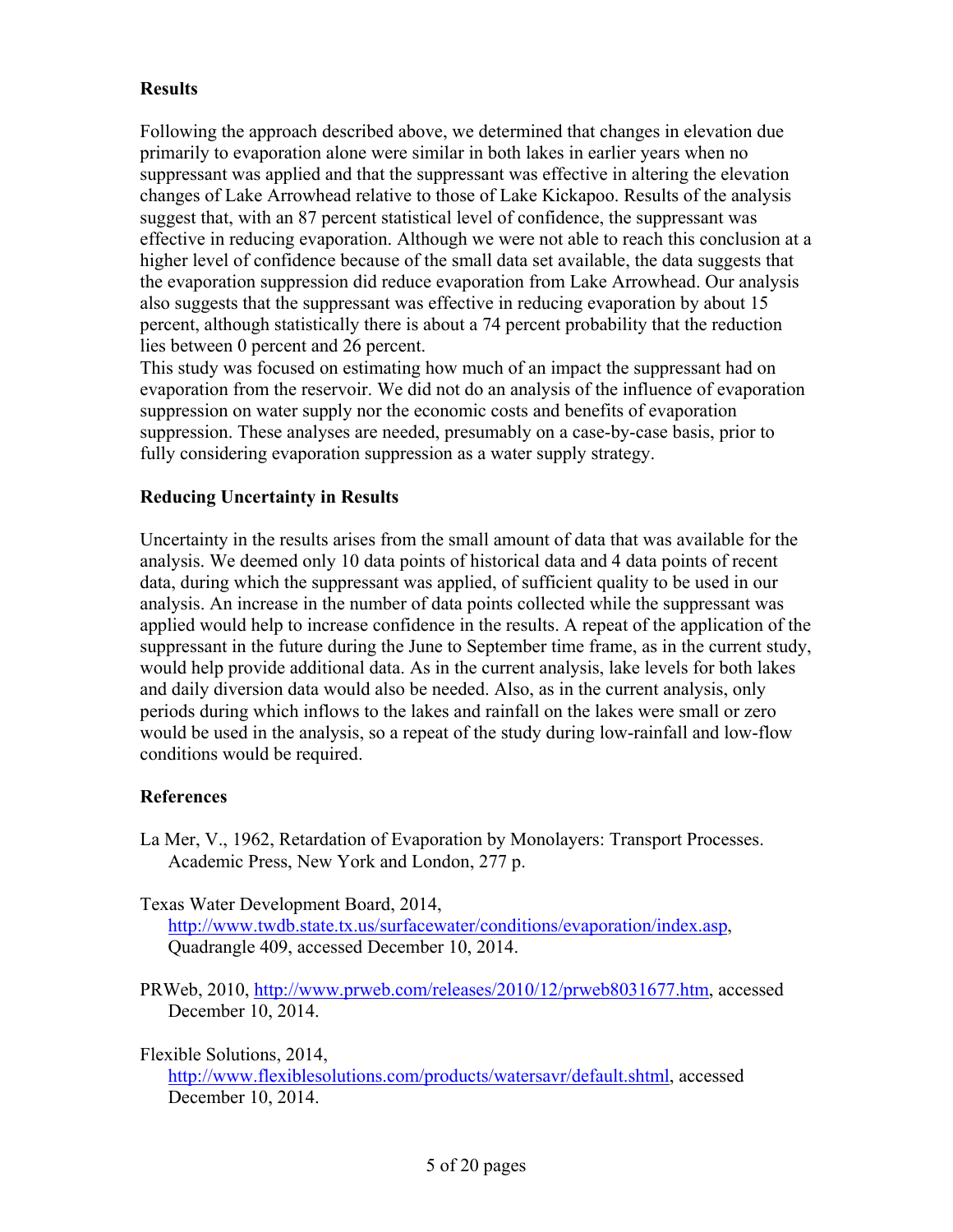## **Appendix A**

This analysis was based on a comparison of evaporation from Lake Arrowhead and Lake Kickapoo during two time periods. The first data set is composed of data collected in 2012 and 2013 prior to application of evaporation suppressant to Lake Arrowhead. This data set is the control group and will be referred to as the **Prior** data set in the remainder of this appendix. The second data set is composed of data collected in July to October 2014 at a time when evaporation suppressant was applied to Lake Arrowhead. This data set will be referred to as the **During** data set in the remainder of this appendix. The analysis attempts to identify changes in the ratio between evaporation from Lakes Arrowhead and Kickapoo prior to and during the application of the suppressant.

We used a mass balance to calculate evaporation from both lakes. To carry out those calculations, we estimated the volume of each lake for each day. Volumes were estimated using the average elevation for the lake for the particular day (as reported by U.S. Geological Survey Gage 07314800 Lake Arrowhead near Henrietta and U.S. Geological Survey Gage 07314000 Lake Kickapoo near Archer City) and interpolating the associated volume from the most recent elevation-area-capacity table. TWDB staff surveyed both lakes in 2013. We used the 2013 elevation-area-capacity tables for both lakes for all volume estimates, including 2012 data, in order to maintain consistent elevation-area-capacity relationships for all the data. We used the following mass balance formula to evaluate changes in volume from day i to day i+1 for each lake:

## Volume<sub>i+1</sub> = Volume<sub>i</sub> + Inflow<sub>i</sub> – Diversion<sub>i</sub> + Precipitation<sub>i</sub> – Evaporation<sub>i</sub> – Seepage

We assumed seepage to be small and therefore ignored it. The City of Wichita Falls provided diversion data (either weekly or daily data). Precipitation can vary significantly across each lake and between lakes and is difficult to measure accurately. Therefore, we selected days when precipitation was zero or near zero in order to allow removal of this term. We looked at National Weather Service radar data for each date in order to identify days with zero or near zero precipitation within the watersheds of the two lakes.

Inflows to each lake are also difficult to estimate and may vary considerably from Lake Arrowhead to Lake Kickapoo. Only one tributary to Lake Arrowhead is gaged, U.S. Geological Survey Gage 07314500 Little Wichita River near Archer City. This gage has an upstream watershed area of 481 square miles, 59 percent of the total watershed area of Lake Arrowhead (822 square miles). There are no gages upstream of Lake Kickapoo, which has a contributing area of 275 square miles. Ungaged tributaries above Lake Kickapoo include Godwin, Brier, and Kickapoo creeks. Ungaged tributaries above Lake Arrowhead include Bluff, Deer, Onion, West Little Post Oak, and East Little Post Oak creeks.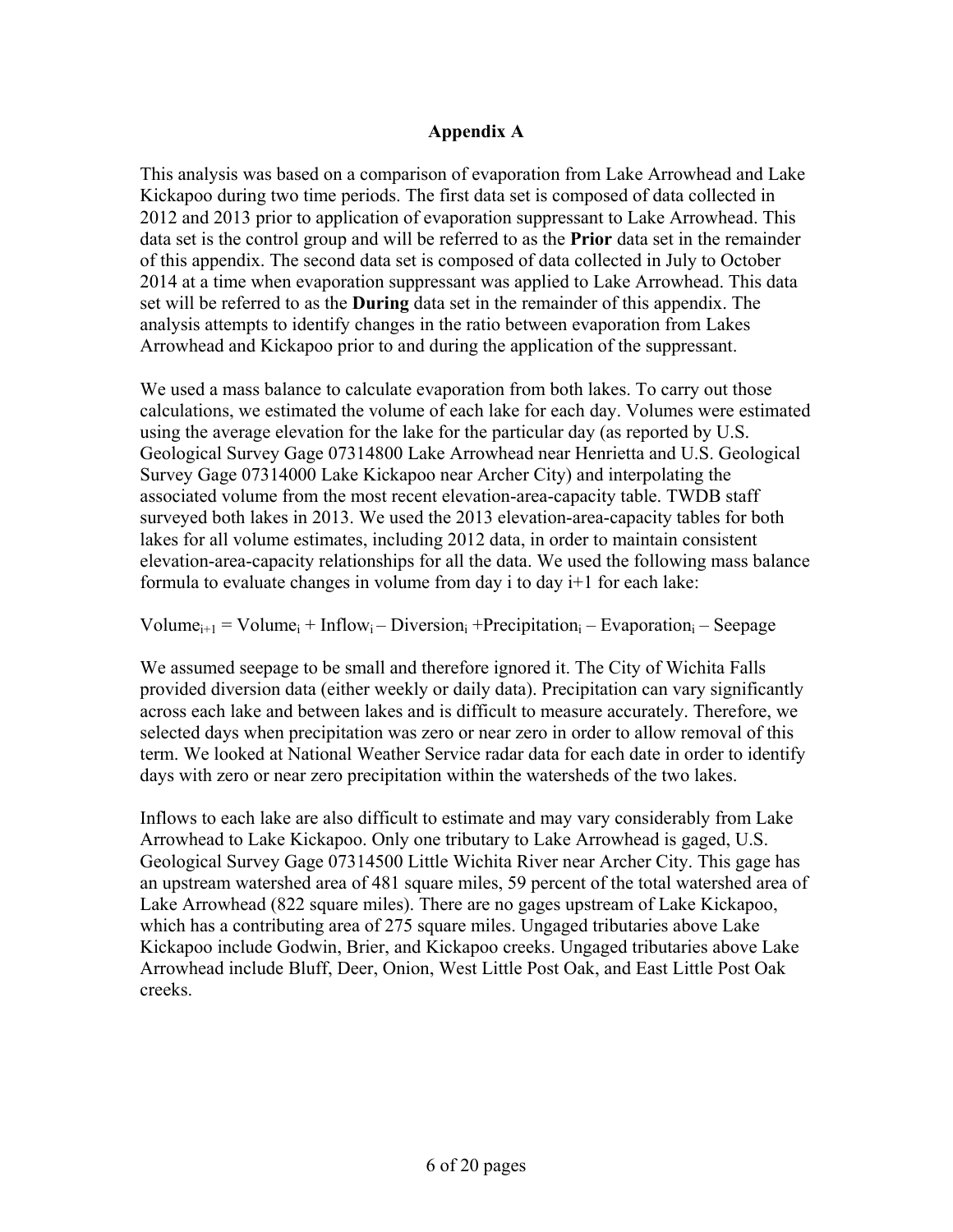Table A1. U.S. Geological Survey gages and characteristics.

| Gage     |                                        |                | Drainage                 | Period of |
|----------|----------------------------------------|----------------|--------------------------|-----------|
| Number   | Description                            | Type of Gage   | Area[mile <sup>2</sup> ] | Record    |
| 07314000 | Lake Kickapoo near Archer City, TX     | Lake Elevation | 275                      | 1946 to   |
|          |                                        |                |                          | present   |
| 07314500 | Little Wichita River near Archer City, | Stream         | 481                      | 1932 to   |
|          | TХ                                     |                |                          | present   |
| 07314800 | Lake Arrowhead near Henrietta, TX      | Lake Elevation | 822                      | $1967$ to |
|          |                                        |                |                          | present   |

To get around the difficulty of estimating inflow to the lakes, we calculated evaporation only for days when average daily inflow was below 5 cubic feet per second based on U.S. Geological Survey Gage 07314500. For these days, we assumed inflows (both gaged and ungagged) would be only a small percentage of diversions or evaporation and could therefore be ignored.

We made another check related to inflow and precipitation based on changes in lake elevations. We considered days when lake elevation did not decrease from the previous day to be days when inflows or precipitation had occurred and therefore eliminated such days from the calculations. Based on this parsing of the data, it was possible to consider Inflow, Precipitation, and Seepage to be zero or near zero. The mass balance equation for suitable dates becomes:

 $Volume_{i+1} = Volume_i - Diversion_i - Evaporation_i$ 

Rearranging terms,

 $Evaporation<sub>i</sub> = Volume<sub>i</sub> - Volume<sub>i+1</sub> - Diversion<sub>i</sub>$ 

In this equation, Evaporation has units of volume. We converted evaporation to units of depth by dividing by the area of the lake (interpolated from the most recent elevationarea-capacity table using the average of the elevations for the two days).

**Step 1.** Assemble Lake Arrowhead and Lake Kickapoo evaporation data prior to application of suppressant

The City of Wichita Falls provided diversion data for Lake Arrowhead and Lake Kickapoo for the time period June 2012 through July 2014 in weekly time steps. We divided weekly diversion data by seven in order to estimate daily diversions. However, based on daily data obtained in 2014, diversions throughout the week are not uniform. Therefore, we do not believe evaporation rates for individual days are accurate; however, estimates for the entire seven-day period should be accurate. We parsed the Lake Arrowhead and Lake Kickapoo data to find weekly periods within the months of June, July, August, or September when (1) elevations for both lakes were decreasing from day to day, (2) there was little to no precipitation in the upstream drainage areas of each lake, and (3) flow at U.S. Geological Survey gage 07314500 was less than 5 cubic feet per second (Figures A1 and A2; Appendix B includes sample calculations for evaporation). There are 10 available data points with suitable characteristics, 6 from 2012 and 4 from 2013 (Table A2).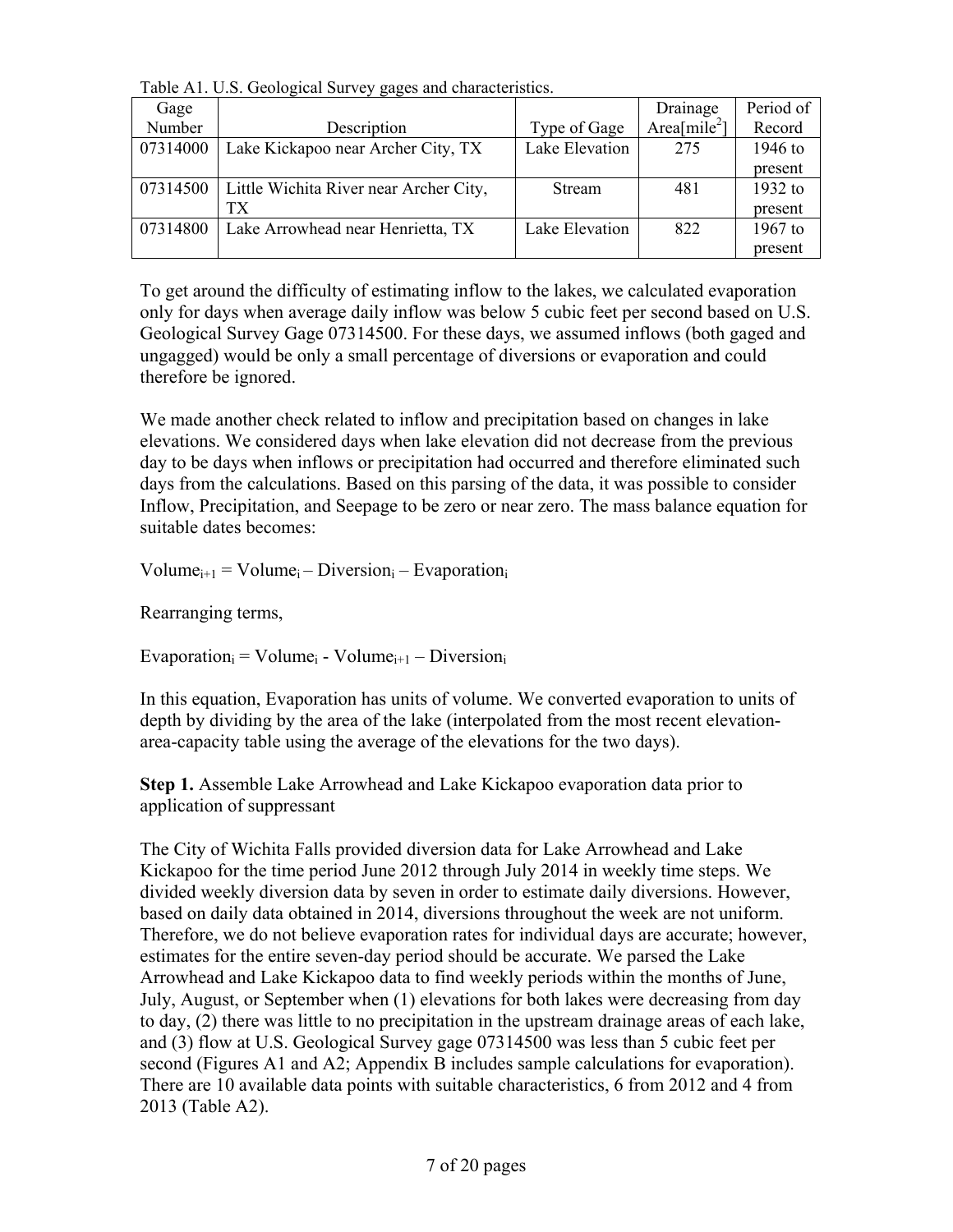

Figure A1. Daily change in lake elevation and streamflow of Little Wichita River June through September 2012. Suitable time periods for lake evaporation calculation are highlighted. ( $ft = feet$ ;  $cfs = cubic$  feet per second)



Figure A2. Daily change in lake elevation and streamflow of Little Wichita River June through September 2013. Suitable time periods for lake evaporation calculation are highlighted. ( $ft = feet$ ; cfs = cubic feet per second)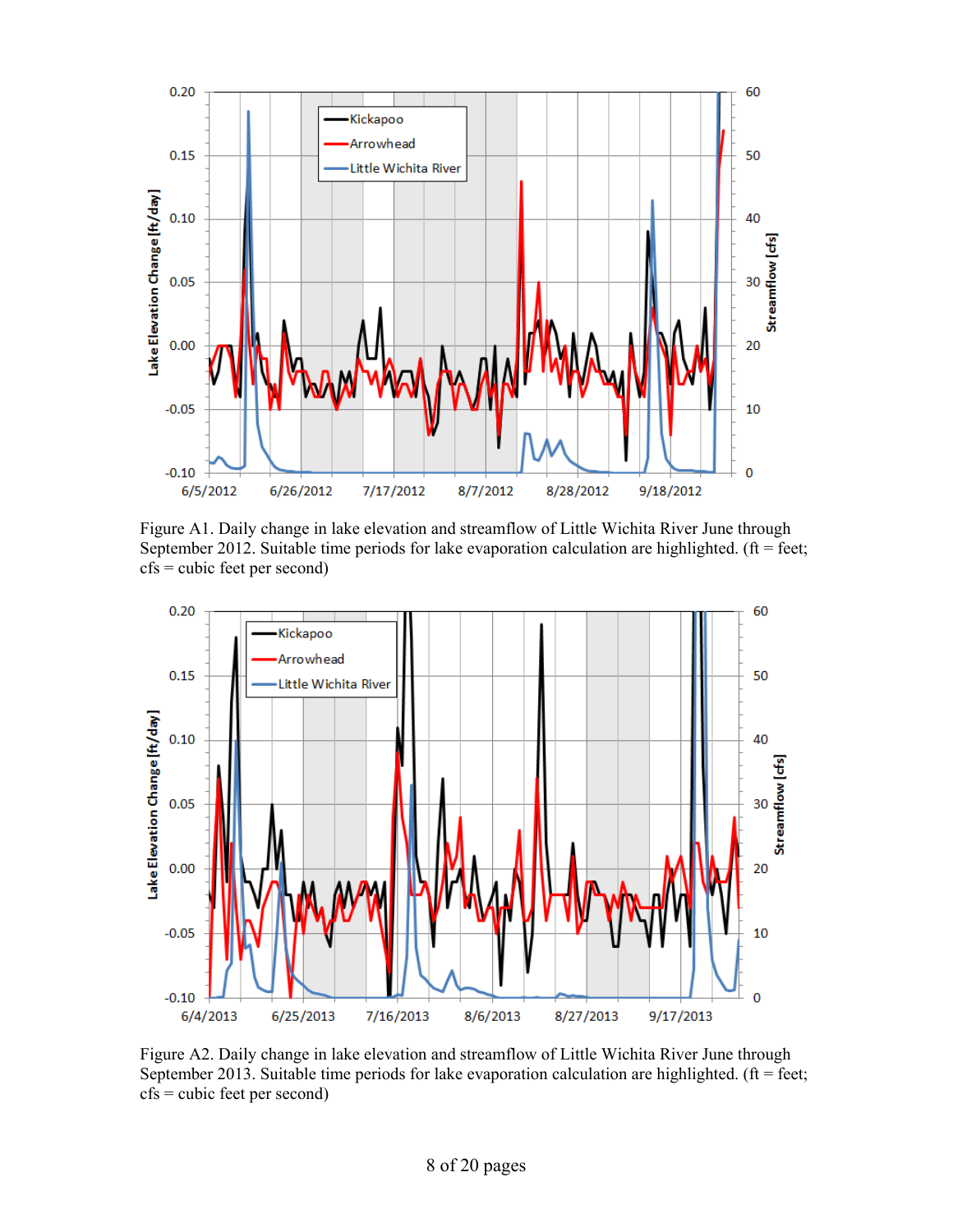|                          | Time   | Lake Kickapoo | Lake Arrowhead | Ratio of Evaporations |
|--------------------------|--------|---------------|----------------|-----------------------|
|                          | Period | Evaporation   | Evaporation    | (Arrowhead/Kickapoo)  |
| Date                     | [days] | [inches]      | [inches]       | unitless1             |
| June 26 to July 2, 2012  |        | 2.53          | 1.71           | 0.678                 |
| July 3 to 9, 2012        | 7      | 2.15          | 2.26           | 1.052                 |
| July 17 to 23, 2012      | 7      | 2.07          | 1.73           | 0.834                 |
| July 24 to 30, 2012      | 7      | 2.91          | 2.42           | 0.831                 |
| July 31to Aug.6, 2012    | 7      | 2.54          | 2.61           | 1.029                 |
| August 7 to 13, 2012     | 7      | 2.43          | 2.07           | 0.851                 |
| June 25 to July 1, 2013  | 7      | 2.66          | 2.56           | 0.962                 |
| July 2 to 8, 2013        | 7      | 1.63          | 1.84           | 1.130                 |
| Aug. 27 to Sept. 2, 2013 | 7      | 1.34          | 1.61           | 1.205                 |
| September 3 to 9, 2013   | 7      | 1.63          | 1.99           | 1.223                 |

Table A2. Evaporation data for period **Prior** to application of evaporation suppressant to Lake Arrowhead.

**Step 2.** Assemble Lake Arrowhead and Lake Kickapoo evaporation data during application of suppressant to Lake Arrowhead

Evaporation suppressant was applied to Lake Arrowhead from July 23 to October 2, 2014. The City of Wichita Falls recorded daily diversion data for each lake during this time period, allowing lake evaporation to be calculated on a sub-weekly time step (Appendix B includes sample calculations). To find periods when unmeasured inflow and outflow would be minimized, we again considered lake elevations and streamflow at U.S. Geological Survey Gage 07314500 as shown in Figure A3. In order to maintain similar temporal sampling periods for the **Prior** and **During** data sets, we only considered time periods longer than three days. There are four available data points with suitable characteristics (four or more continuous days with little to no precipitation and inflow; Table A3).

| 7 ruo wikaa.             |        |               |                |                       |
|--------------------------|--------|---------------|----------------|-----------------------|
|                          | Time   | Lake Kickapoo | Lake Arrowhead | Ratio of Evaporations |
|                          | Period | Evaporation   | Evaporation    | (Arrowhead/Kickapoo)  |
| Date                     | [days] | [inches]      | [inches]       | [unitless]            |
| July 24 to 27, 2014      |        | 0.88          | 0.93           | 1.061                 |
| August 18 to 26, 2014    |        | 3.64          | 3.22           | 0.886                 |
| September 2 to $6, 2014$ |        | 2.39          | 1.55           | 0.649                 |
| September 22 to 27,      |        | 2.02          | 1.63           | 0.808                 |
| 2014                     |        |               |                |                       |

Table A3. Evaporation data for period during application of evaporation suppressant to Lake Arrowhead.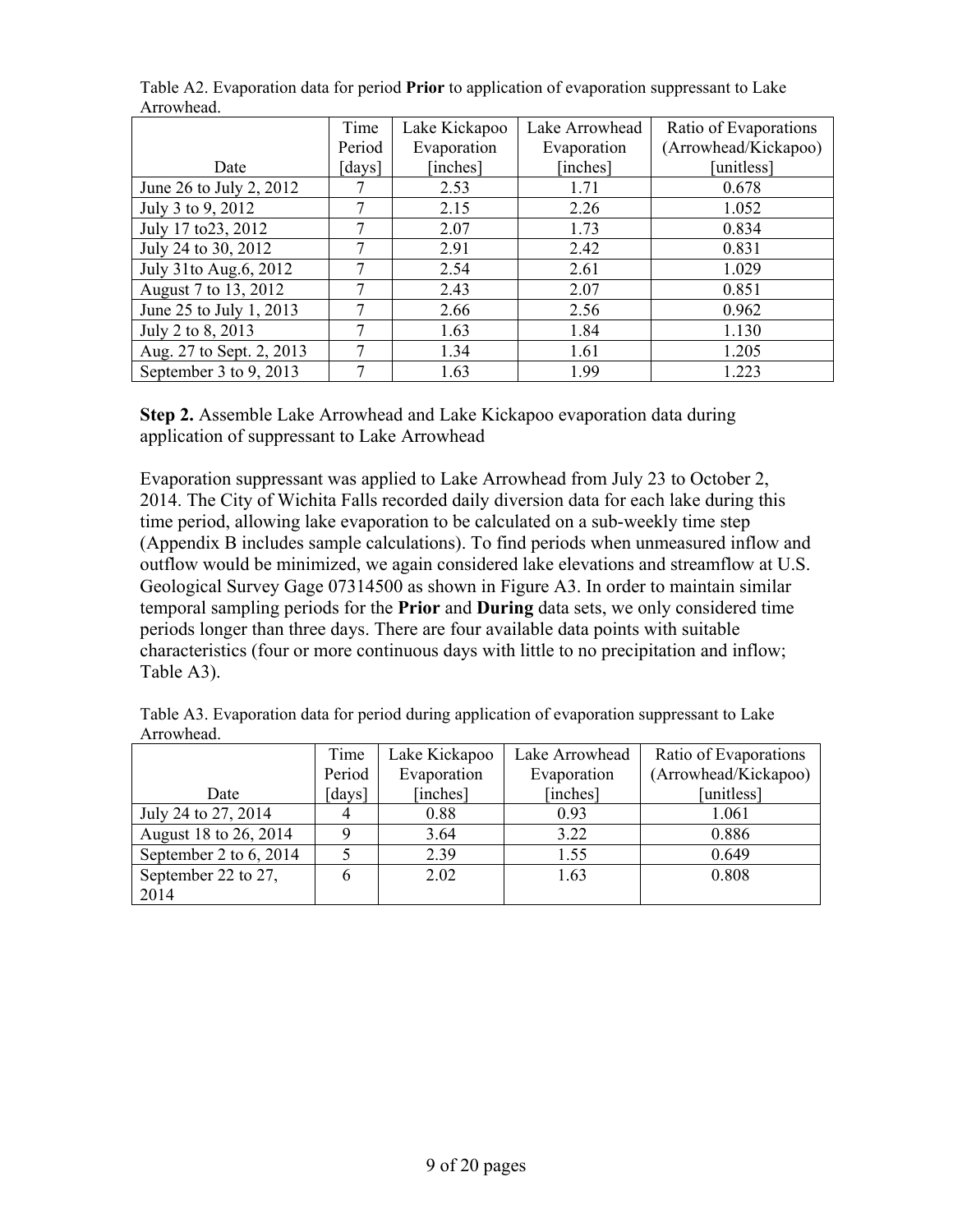

Figure A3. Daily change in lake elevation and streamflow of Little Wichita River in 2014 during application of evaporation suppressant to Lake Arrowhead. Asterisks at top of chart denote days when precipitation was detected on regional radar. Suitable time periods are highlighted. ( $ft =$ feet; cfs = cubic feet per second)

**Step 3.** Test if Lake Kickapoo and Lake Arrowhead evaporation rates are equal prior to application of suppressant.

We performed a rank-sum test on the paired evaporation data for Lake Kickapoo and Lake Arrowhead for the 10 data pairs from the **Prior** data set. We completed the test as described by Helsel and Hirsch (2002) and made no assumptions about the distributions of the data. Table A4 shows the ranks of the **Prior** data. Figure A4 plots the data along with a 1:1 line.

|                          | Lake Kickapoo        |                | Lake Arrowhead       |                |
|--------------------------|----------------------|----------------|----------------------|----------------|
| Date                     | Evaporation [inches] | Rank           | Evaporation [inches] | Rank           |
| June 26 to July 2, 2012  | 2.53                 | 15             | 1.71                 | 5              |
| July 3 to 9, 2012        | 2.15                 | 11             | 2.26                 | 12             |
| July 17 to 23, 2012      | 2.07                 | 9½             | 1.73                 | 6              |
| July 24 to 30, 2012      | 2.91                 | 20             | 2.42                 | 13             |
| July 31 to Aug.6, 2012   | 2.54                 | 16             | 2.61                 | 18             |
| August 7 to 13, 2012     | 2.43                 | 14             | 2.06                 | 9½             |
| June 25 to -July 1, 2013 | 2.66                 | 19             | 2.55                 | 17             |
| July 2 to 8, 2013        | 1.63                 | $3\frac{1}{2}$ | 1.83                 | 7              |
| Aug. 27 to Sept. 2, 2013 | 1.34                 | 1              | 1.61                 | $\overline{2}$ |
| September 3 to 9, 2013   | 1.63                 | $3\frac{1}{2}$ | 1.99                 | 8              |
| Sum of Ranks             |                      | 112½           |                      | 97%            |

Table A4. Evaporation data and ranks for period prior to application of evaporation suppressant .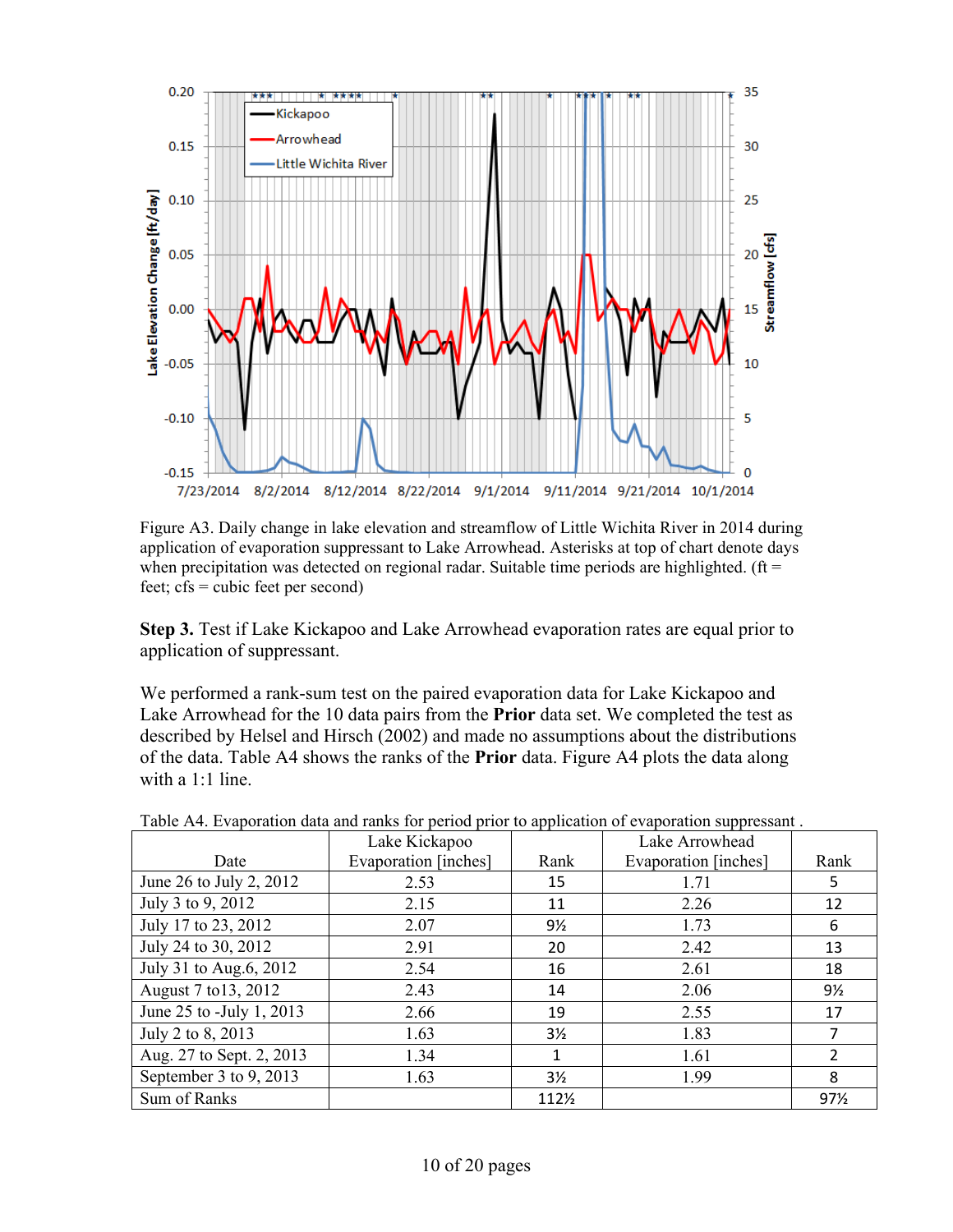

Figure A4. June through September lake evaporation data for Lakes Arrowhead and Kickapoo prior to application of suppressant to Lake Arrowhead.

As provided by Helsel and Hirsch (2002, Appendix B.4), the smallest critical values for the sum of ranks when comparing two sets of data with 10 data points each would be 91 and 119. Since the sum of ranks for both sets falls within this range, we accept the hypothesis that the probability of the evaporation rate of Lake Kickapoo being less or more than the evaporation rate of Lake Arrowhead (during the months of June and September and without application of evaporation suppressant to Lake Arrowhead) is 50:50. In other words, Lake Kickapoo makes a good "Control" for evaporation suppression studies of Lake Arrowhead. Essentially, prior to application of evaporation suppressant to Lake Arrowhead, for the June through September timeframe, it's a coin flip as to which lake will have the higher evaporation rate.

**Step 4.** Test if Lake Kickapoo and Lake Arrowhead evaporation rates are equal during application of suppressant to Lake Arrowhead.

We performed a rank-sum test on the paired evaporation data for Lake Kickapoo and Lake Arrowhead for the four data pairs from the **During** data set. We completed the test as described by Helsel and Hirsch (2002) (Table A5, Figure A5).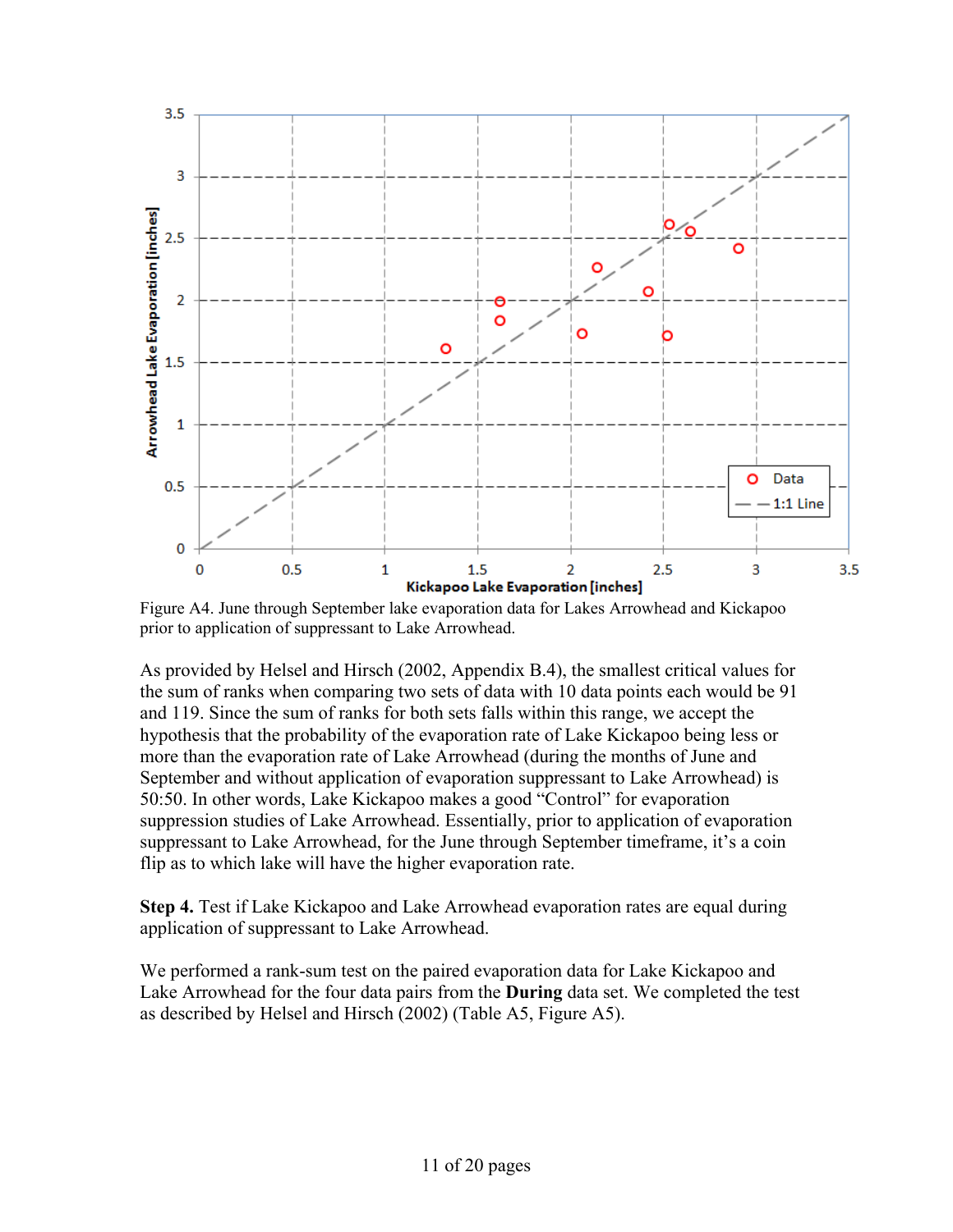|                          | Lake Kickapoo        |      | Lake Arrowhead       |      |
|--------------------------|----------------------|------|----------------------|------|
| Date                     | Evaporation [inches] | Rank | Evaporation [inches] | Rank |
| July 24 to 27, 2014      | 0.88                 |      | 0.93                 |      |
| August 18 to 26,2014     | 3.64                 |      | 3.22                 |      |
| September 1 to $6, 2014$ | 2.39                 |      | 1.55                 |      |
| September 22 to 27, 2014 | 2.02                 |      | 1.63                 |      |
| Sum of Ranks             |                      | 20   |                      | 16   |

Table 5. Evaporation data and ranks for period during to application of evaporation suppressant to Lake Arrowhead.



Figure A5. Lake evaporation data for Lakes Kickapoo and Arrowhead during application of suppressant to Lake Arrowhead.

As provided by Helsel and Hirsch (2002, Appendix B.4), the smallest critical values for the sum of ranks when comparing two sets of data with 4 data points each would be 14 and 22. Since the sum of ranks for both sets falls within this range, we cannot reject the hypothesis that the probability of the evaporation rate of Lake Kickapoo being less or more than the evaporation rate of Lake Arrowhead during the application of evaporation suppressant to Lake Arrowhead is still 50:50. The data (Figure A5) seem to present some evidence that Lake Arrowhead evaporation was reduced (in 3 out of 4 pairs Lake Arrowhead evaporation is less than that for Lake Kickapoo), but there is not enough data to prove this point conclusively. Therefore, we are in a similar situation to flipping a coin. A standard coin would have a 50:50 chance of being heads or tails (**Prior** data indicates that without evaporation suppressant applied to Lake Arrowhead, there's about a 50:50 chance that Lake Kickapoo evaporation is greater than that from Lake Arrowhead). If we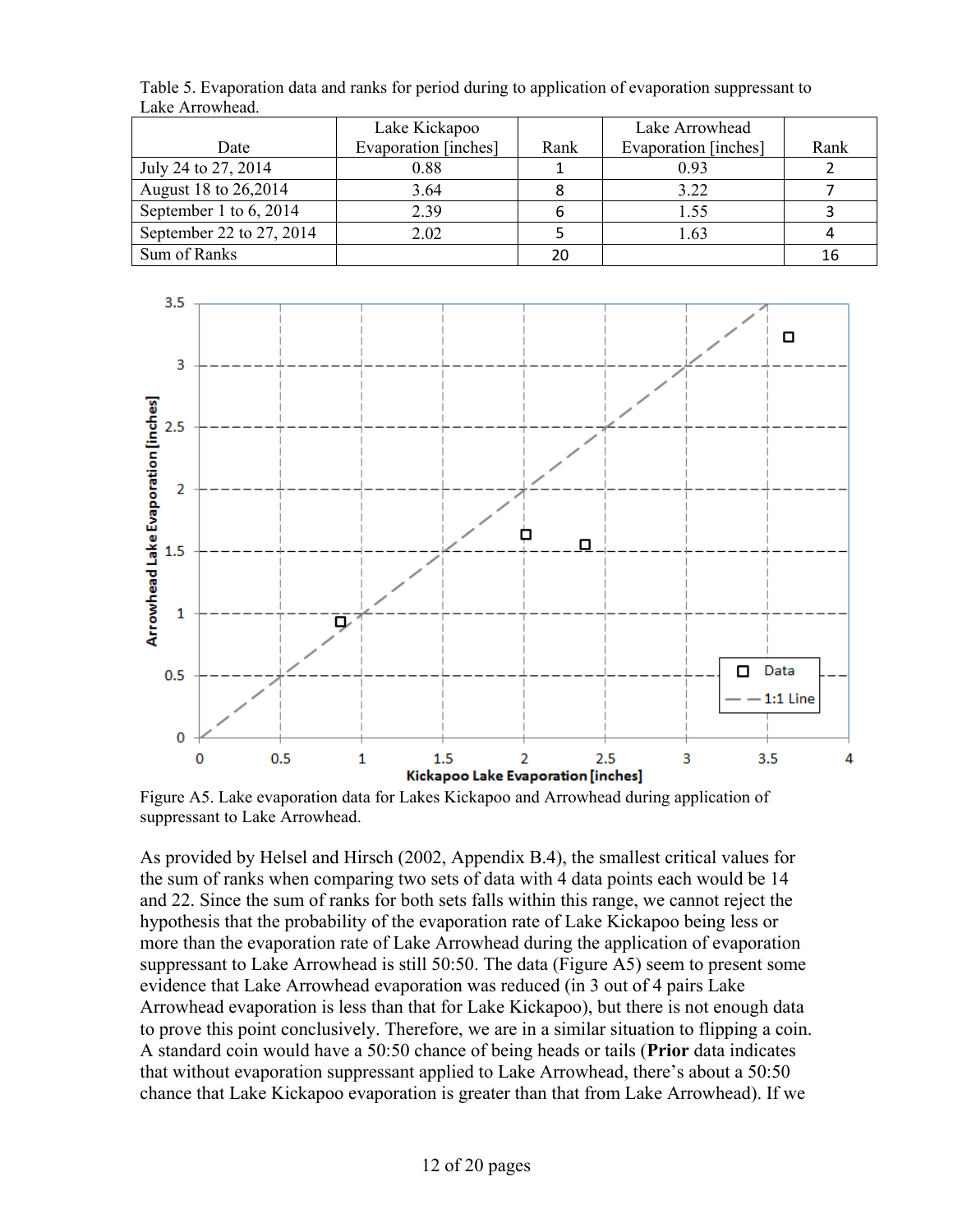flipped the coin 100 times and it came up heads 75 times, we'd have enough information to reject the hypothesis that the coin has a 50:50 chance of being heads or tails. But if we flip the coin four times and it comes up heads three times, that's not enough trials to prove there's anything unusual going on with our coin.

**Step 5.** "Normalize" both data sets and investigate further

In comparing the two data sets, there is a little bit of a mismatch as the **Prior** data set provides evaporation data for seven day periods while the **During** data set provides data on a mixed duration of time periods, from 4 to 9 days. Also, there is some concern that weather conditions in 2014 may have been different than in previous years (for example, 2014 may have been more humid than 2012 or 2013). In order to account for both these concerns, we "normalized" lake evaporation data in both data sets by dividing lake evaporation for Lake Arrowhead by that of Lake Kickapoo for the same time period. This minimizes the impact of differences in time period or weather conditions on the two data sets.

We carried out further analysis on the ratio of Lake Arrowhead to Lake Kickapoo evaporation (Table A6 Figure A6)..

| Ratio of Lake Evaporation |              |        |
|---------------------------|--------------|--------|
| (Arrowhead/Kickapoo)      | <b>Prior</b> | During |
| Count                     | 10           |        |
| Mean                      | 0.979        | 0.851  |
| <b>Standard Deviation</b> | 0.180        | 0.171  |
| Minimum                   | 0.678        | 0.649  |
| $25th$ Percentile         | 0.839        | 0.769  |
| Median                    | 0.995        | 0.847  |
| $75th$ Percentile         | 1.110        | 0.929  |
| Maximum                   | 1.223        | 1.061  |

Table A6. Statistics calculated for ratio of lake evaporation data sets.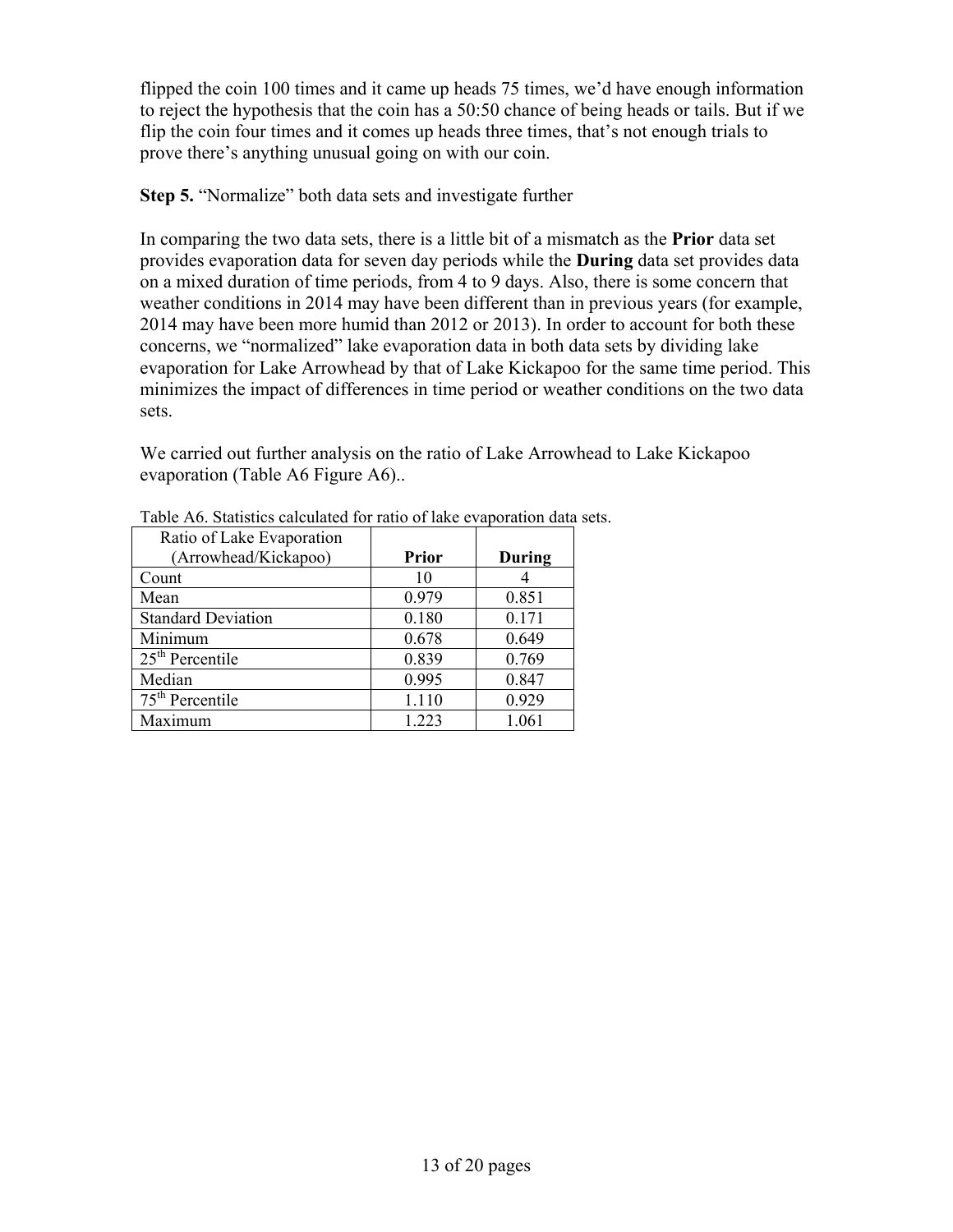

Figure A6. Box plots of two lake evaporation data sets.  $(25\%$ ile =  $25<sup>th</sup>$  percentile; Min = minimum; Max = maximum;  $75\%$ ile =  $75<sup>th</sup>$  percentile)

We developed a Q-Q plot (quantiles of one data set versus the quantiles of another) following the procedures of Helsel and Hirsch (2002) (Figure A7). As noted by Helsel and Hirsch (2002), if the data sets come from the same distribution, the quantile pairs would plot along a straight 1:1 line. Additionally, if the data sets differ only by an additive amount, the pairs will fall along a line parallel to but offset from the 1:1 line. This appears to be the case with the **Prior** and **During** data sets, suggesting that the ratio between Lake Arrowhead and Lake Kickapoo evaporation is reduced by a relatively constant amount during application of the suppressant.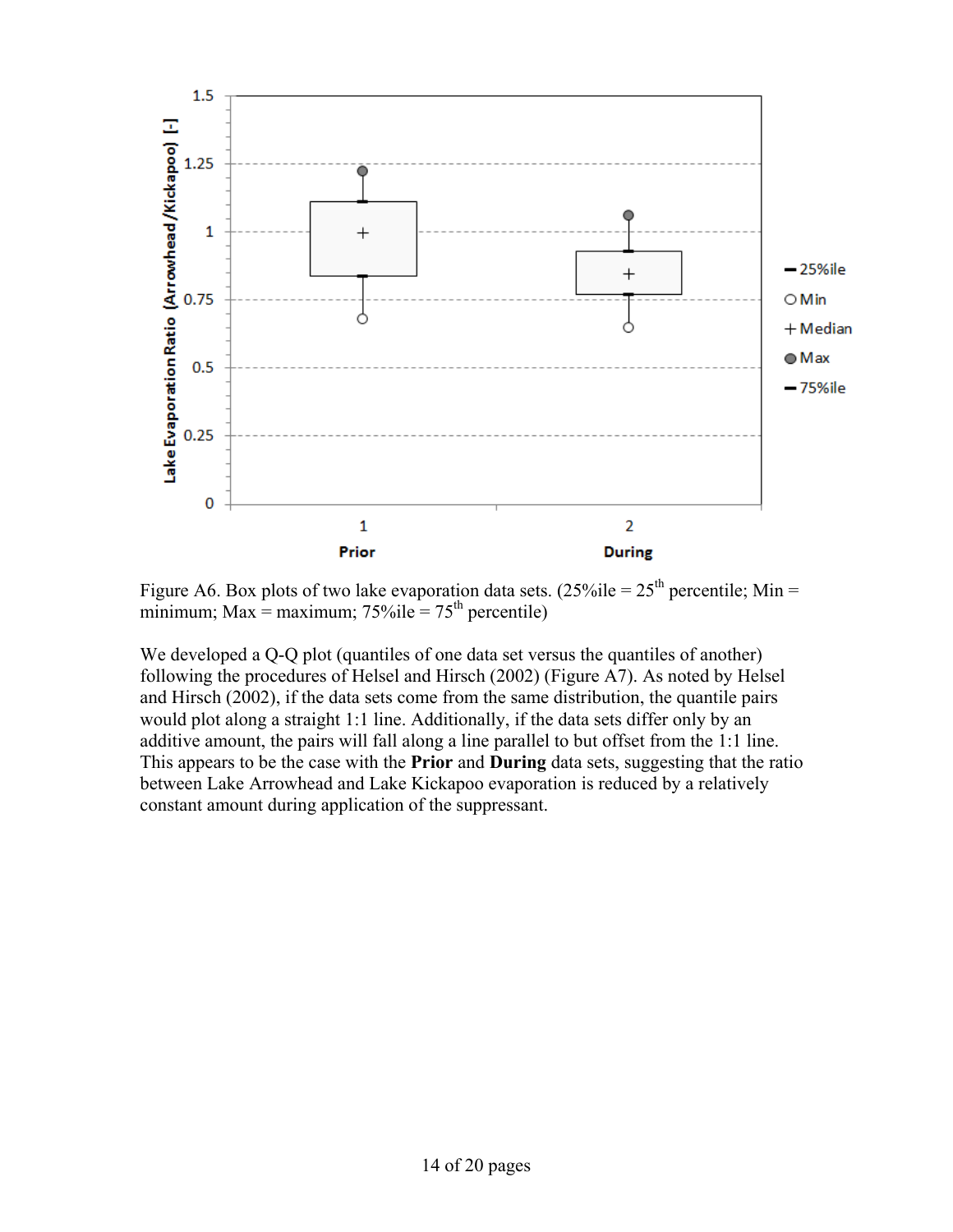

Figure A7. Q-Q plot of lake evaporation ratios (Arrowhead/Kickapoo) prior to and during application of suppressant to Lake Arrowhead.

**Step 6.** Determine if the ratio data are normally distributed

We examined both ratio data sets to see if they were normally distributed. We began by plotting the data against normal quantiles (Figure A8; also plotted on this figure is a line where the data would be expected to fall if the data were normally distributed with the same mean and standard deviation as each data set). The correlation coefficient between the **Prior** and **During** data sets and a corresponding normal distribution with the same mean and standard deviation are 0.982 and 0.996, respectively. Based on a probability plot correlation coefficient test (described in Helsel and Hirsch 2002), both data sets are deemed to be normally distributed. This is good news as it allows us to do some additional tests on the data. Note: Both a Kolmogorov-Smirnov Comparison Test and a Lilliefors Test for Normality point to the larger data set (**Prior** with n=10) being normally distributed. However, the **During** data set (n=4) is too small to be tested for normality with these methods.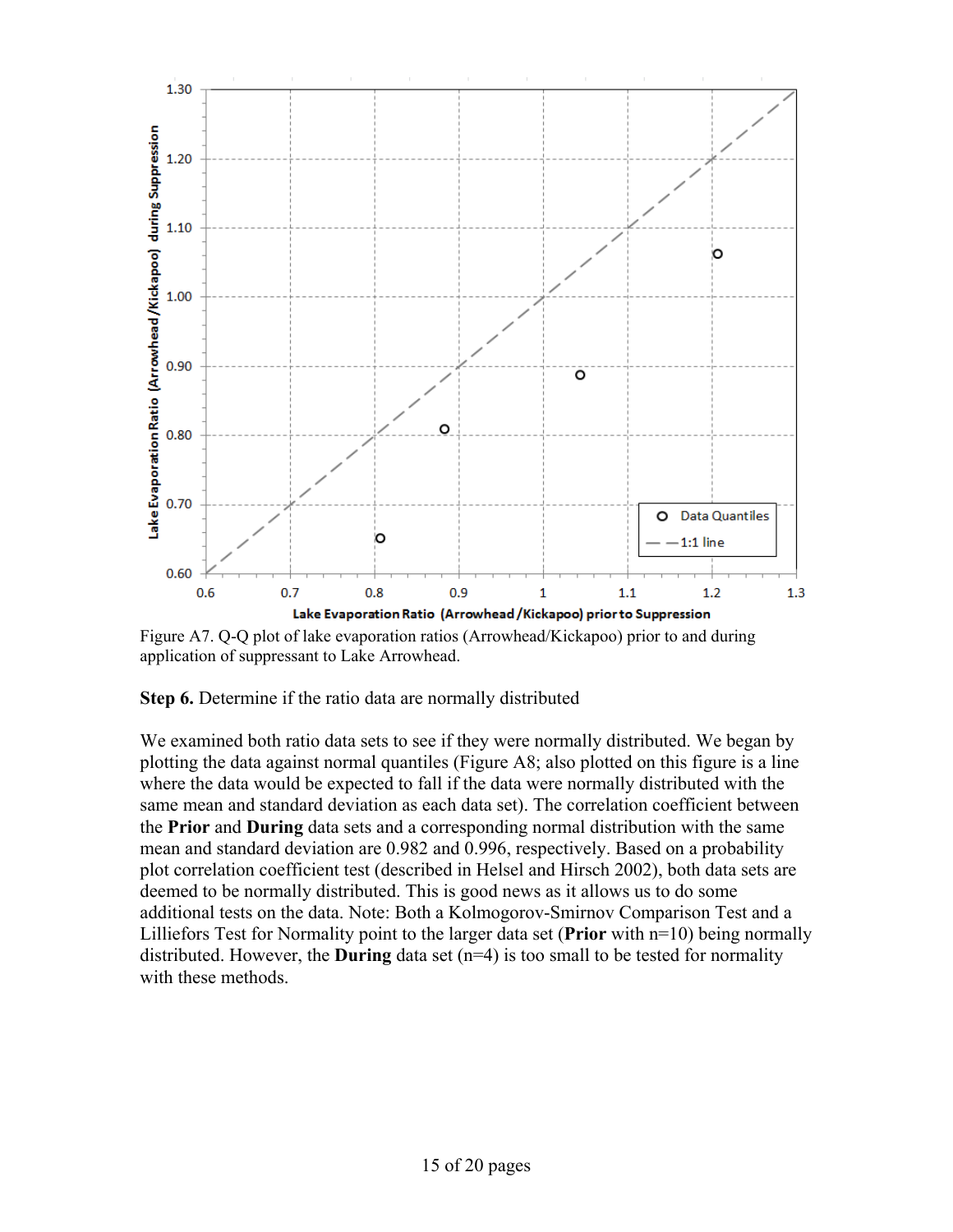

Figure A8. Lake evaporation data plotted against normal quantiles.

**Step 7.** Use Student's t-test to test if application of suppressant lowered evaporation of Lake Arrowhead

Since we can assume the ratio between Lake Arrowhead and Kickapoo evaporation is normally distributed (both prior to and during the application of suppressant to Lake Arrowhead), we can apply Student's t-test. This test has more investigational power to compare two data sets than the rank-sum test, but the data must be normally distributed. The t-test followed procedures described by Helsel and Hirsch (2002) for data sets with different variances. We computed the t statistic to be 1.249 and the degrees of freedom to be 5.853. If there is no real difference in the evaporation rate from Lake Arrowhead with and without the suppressant, there is only a 13 percent chance that we could have gotten the same four ratios (or lower) by randomly sampling the data. We are therefore 87 percent confident that evaporation from Lake Arrowhead has been reduced by the application of the suppressant. Note that some observers may desire a confidence level of 95 percent or greater to declare a result "statistically significant." Due to the small number of data points in the **During** and **Prior** data sets, that level of confidence is not achieved. However, at a lesser confidence level (87 percent) the data does support the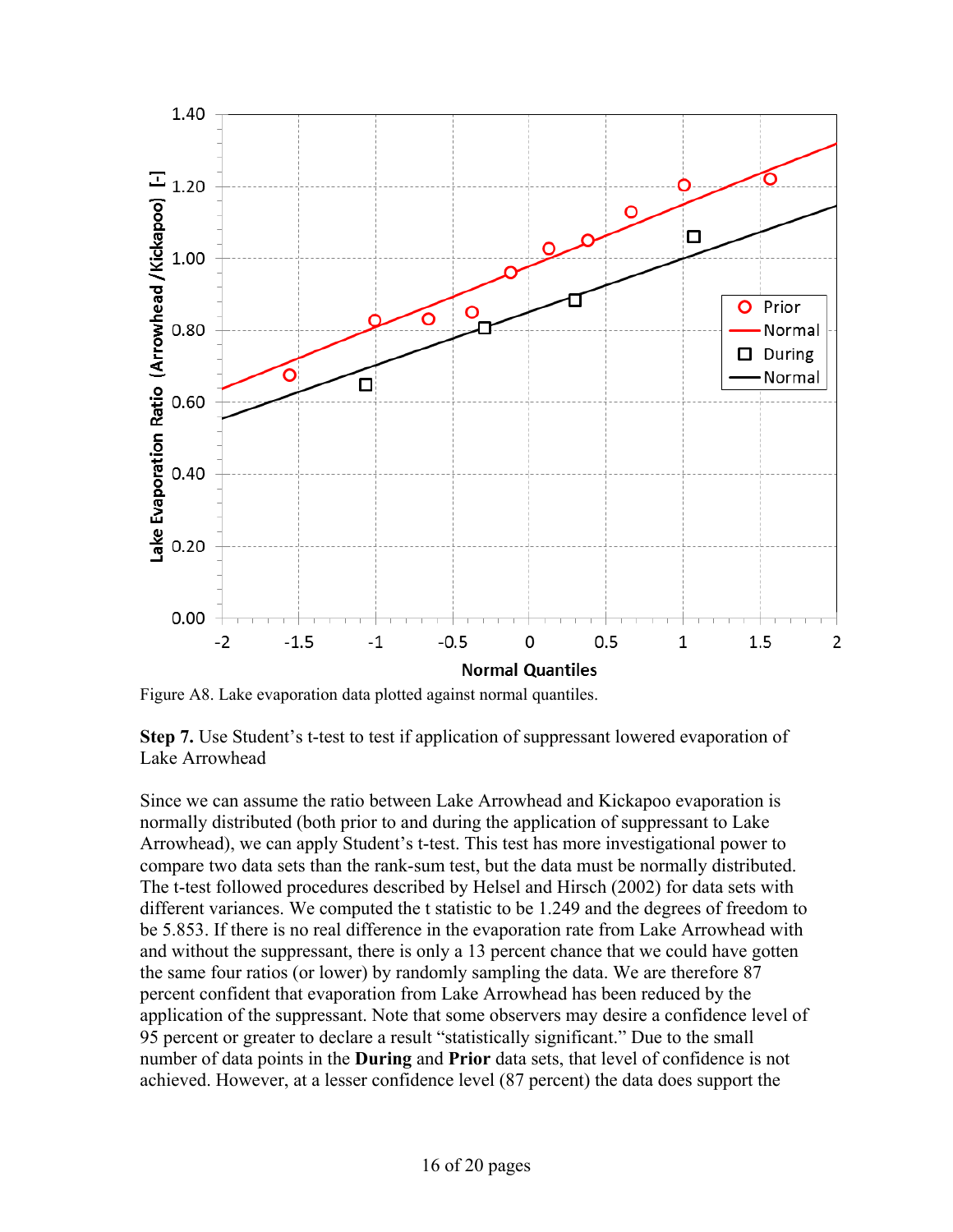hypothesis that application of the suppressant has reduced evaporation from Lake Arrowhead.

**Step 8.** Confidence interval on difference between the means

As noted by Helsel and Hirsch (2002), the most efficient estimator of the difference between two normally distributed data sets is just the difference of the means. In our case, prior to application of suppressant to Lake Arrowhead, the mean of the ratio of Lake Arrowhead to Lake Kickapoo evaporation was 0.979. During the application of suppressant, the mean of the ratio was reduced to 0.851. The reduction in evaporation ratio is therefore 0.128. We calculated confidence intervals on this reduction as described by Helsel and Hirsch (2002). The 50 percent confidence interval for the reduction of Lake Arrowhead to Lake Kickapoo evaporation ranges from 0.054 to 0.202. Alternatively, there's a 50-percent chance that similar data could have been obtained even though the suppressant accounts for greater than a 0.202 reduction in the ratio of Lake Arrowhead to Lake Kickapoo evaporation or the reduction is less than 0.054 (including actually increasing the evaporation ratio).

The confidence interval is large for a very low degree of confidence because there are only 10 data points in the **Prior** data set and 4 in the **During** data set. Increasing the confidence to 74 percent requires moving the upper and lower limits of the change in ratio out even farther to between 0 (no change in the ratio) to 0.256. In other words, there is a 74 percent chance that the real change in the mean of the evaporation ratio is between 0 and 0.256. There would also be a 13 percent chance that the change in evaporation ratio is less than zero (the suppressant actually caused an increase in the evaporation ratio and our data points were just too few to pick this up) and a 13 percent chance the change of evaporation was even greater than 0.256 (again because our data points were just too few to pick this up).

For higher levels of confidence (such as 90 and 95 percent), the range of possible changes in the ratio of evaporation from lakes Arrowhead and Kickapoo becomes larger, including negative values. At these very high levels of confidence, it is not possible to eliminate the possibility that the suppressant had no effect or may even have increased evaporation. Nevertheless, at a more modest confidence level, the data does support the hypothesis that application of the suppressant reduced evaporation from Lake Arrowhead.

|            | Change in Ratio of Arrowhead to Kickapoo Evaporation |                    |  |  |  |
|------------|------------------------------------------------------|--------------------|--|--|--|
|            | (Prior – During)                                     |                    |  |  |  |
| Confidence | Lower Bound                                          | <b>Upper Bound</b> |  |  |  |
| 50 percent | 0.054                                                | 0.202              |  |  |  |
| 74 percent | 0.000                                                | 0.256              |  |  |  |
| 90 percent | $-0.072$                                             | 0.328              |  |  |  |
| 95 percent | $-0.125$                                             | 0 3 8 1            |  |  |  |

Tabel A7. Confidence intervals for the change in lake evaporation ratio (Arrowhead/Kickapoo) from the periods prior to during application of suppressant.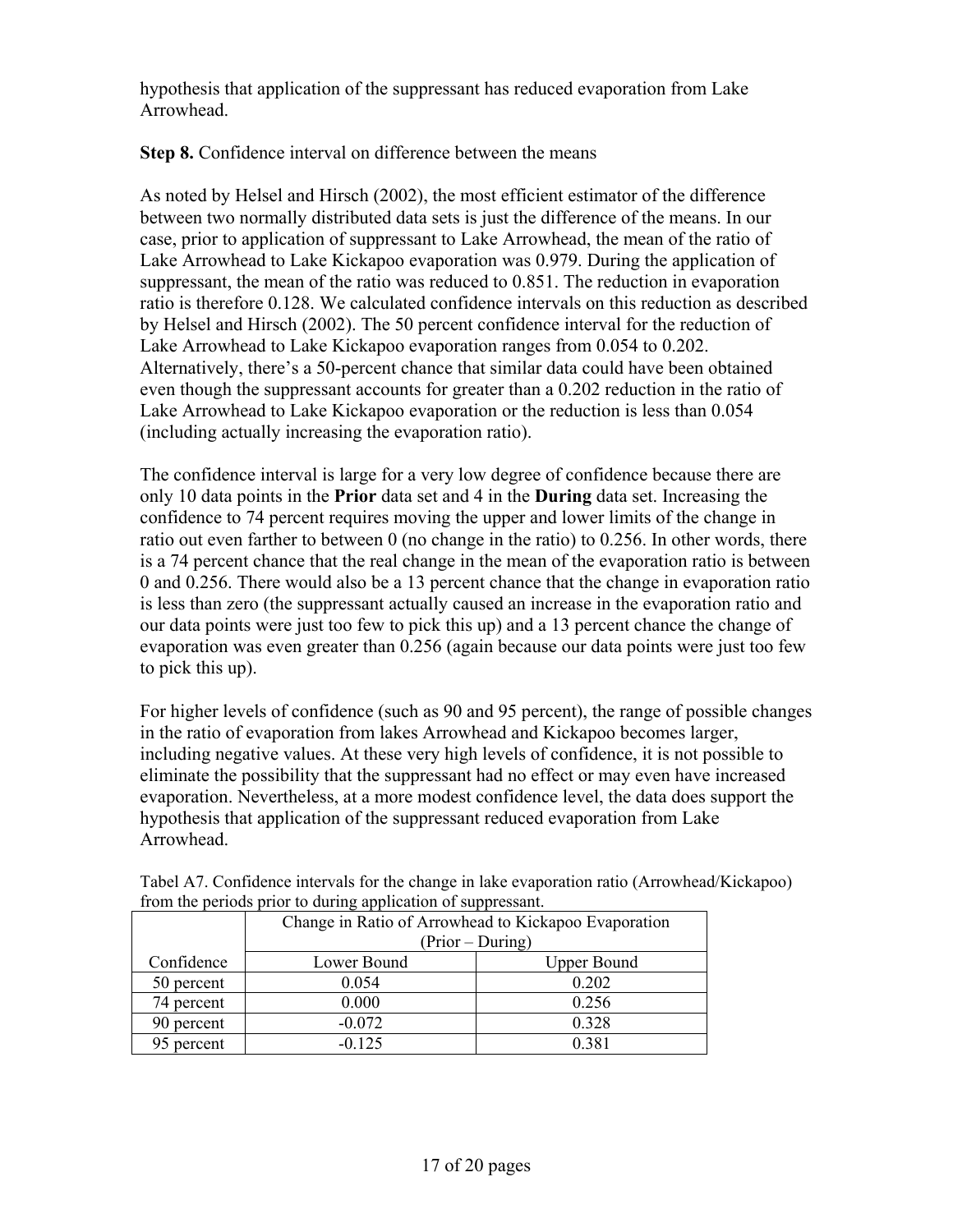### **Data Sources**

Lake Kickapoo elevation U.S. Geological Survey Gage 0731400, Lake Kickapoo near Archer, TX http://waterdata.usgs.gov/tx/nwis/uv/?site\_no=07314000&PARAmeter\_cd=00062.72020, 00054

Lake Kickapoo elevation-area-capacity table 2013 TWDB survey http://www.waterdatafortexas.org/reservoirs/individual/kickapoo/ratingcurve/twdb/2013-09-01

Little Wichita River flow data

U.S. Geological Survey Gage 07314500, Little Wichita River near Archer City, TX http://waterdata.usgs.gov/tx/nwis/uv/?site\_no=07314500&PARAmeter\_cd=00065,00060

Lake Arrowhead elevation U.S. Geological Survey Gage 0731400, Lake Arrowhead near Henrietta, TX http://waterdata.usgs.gov/tx/nwis/uv/?site\_no=07314800&PARAmeter\_cd=00062,72020, 00054

Lake Arrowhead elevation-area-capacity table 2013 TWDB survey http://www.waterdatafortexas.org/reservoirs/individual/arrowhead/ratingcurve/twdb/2013-09-01

Precipitation maps from weather radar http://water.weather.gov/precip/

#### **Bibliography**

Helsel, D.R., and Hirsch, R.M., 2002, Statistical methods in water resources, Chapter A3: *in* Techniques of water-resources investigations of the United States Geological Survey, Book 4, Hydrologic analysis and interpretation, U.S. Geological Survey, 522 p. http://pubs.usgs.gov/twri/twri4a3/pdf/twri4a3-new.pdf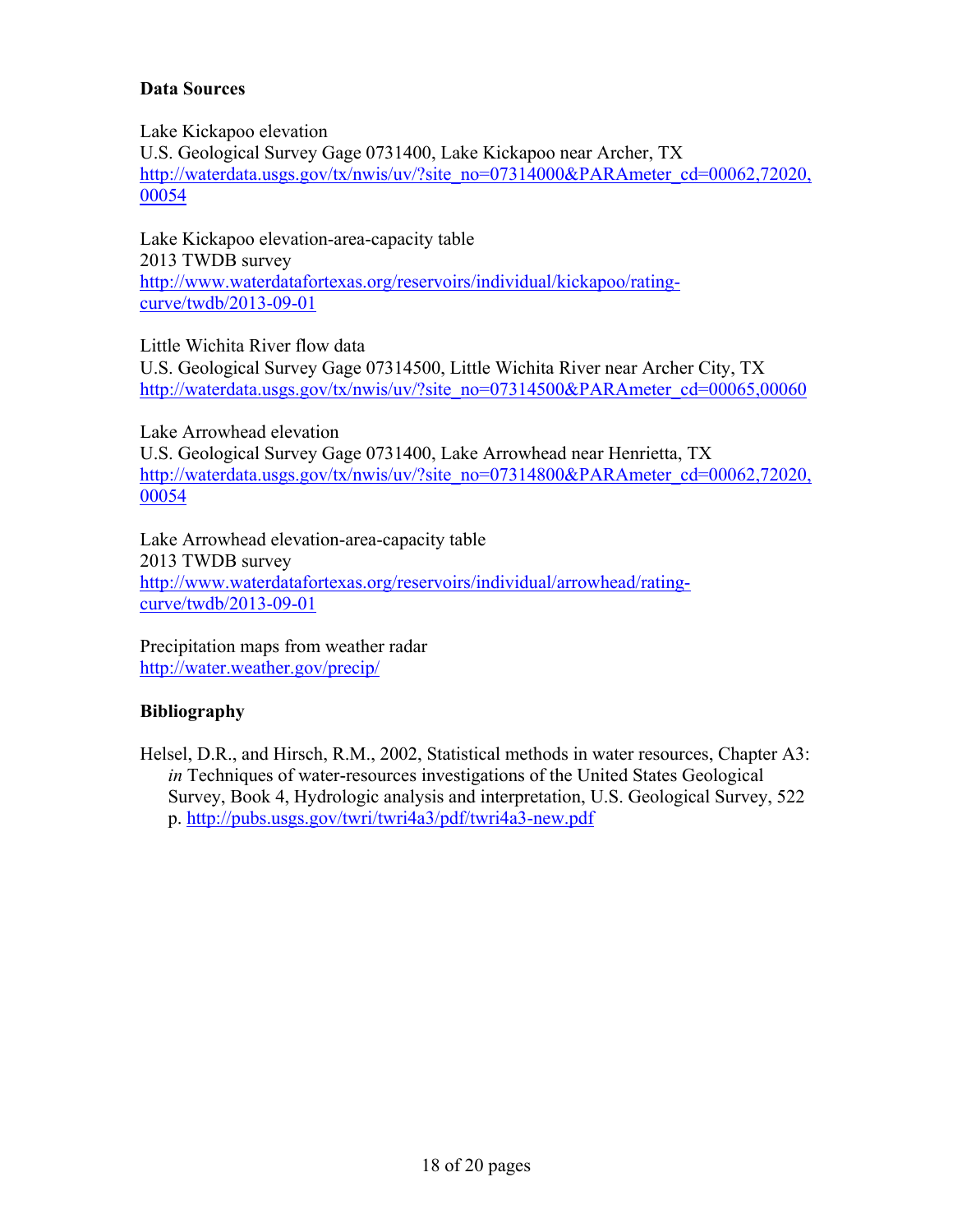## **Appendix B**

 $ac$ -ft =  $ac$ -feet  $\Delta$  = change

|           | Lake      | Lake    |         |            |             | Lake    |             |
|-----------|-----------|---------|---------|------------|-------------|---------|-------------|
|           | Elevation | Volume  | Volume  | Diversions | Evaporation | Area    | Evaporation |
| Date      | [feet]    | [ac-ft] | [ac-ft] | [ac-ft]    | [ac-ft]     | [acres] | [inches]    |
| 6/25/2012 | 916.77    | 118,441 |         |            |             |         |             |
| 6/26/2012 | 916.75    | 118,246 | 195     | 65.5       | 129.5       | 9,735   | 0.16        |
| 6/27/2012 | 916.73    | 118,051 | 195     | 65.5       | 129.5       | 9,725   | 0.16        |
| 6/28/2012 | 913.70    | 117,759 | 292     | 65.5       | 227.5       | 9,709   | 0.28        |
| 6/29/2012 | 916.66    | 117,372 | 387     | 65.5       | 322.5       | 9,688   | 0.40        |
| 6/30/2012 | 916.62    | 116,985 | 387     | 65.5       | 322.5       | 9,668   | 0.40        |
| 7/1/2012  | 916.60    | 116,791 | 194     | 65.5       | 128.5       | 9,657   | 0.16        |
| 7/2/2012  | 916.58    | 116,598 | 193     | 65.5       | 127.5       | 9,647   | 0.16        |
| $6/26-$   |           |         |         |            |             |         |             |
| 7/2/2012  |           |         |         |            |             |         | 1.71        |

Example calculation of Lake Arrowhead evaporation for **Prior** data set.

Example calculation of Lake Kickapoo evaporation for **Prior** data set.

|           | Lake      | Lake    |                               |            |             | Lake   |             |
|-----------|-----------|---------|-------------------------------|------------|-------------|--------|-------------|
|           | Elevation | Volume  | Volume                        | Diversions | Evaporation | Area   | Evaporation |
| Date      | [feet]    | [ac-ft] | $\lceil \text{ac-fit} \rceil$ | $[ac-fit]$ | $[ac-fit]$  | acres] | [inches]    |
| 6/25/2012 | 1,035.88  | 42,318  |                               |            |             |        |             |
| 6/26/2012 | 1,035.87  | 42,280  | 38                            | 5.1        | 33          | 3,789  | 0.10        |
| 6/27/2012 | 1,035.83  | 42,129  | 151                           | 5.1        | 146         | 3,780  | 0.46        |
| 6/28/2012 | 1,035.80  | 42,015  | 114                           | 5.1        | 108         | 3,773  | 0.34        |
| 6/29/2012 | 1,035.77  | 41,902  | 113                           | 5.1        | 108         | 3,766  | 0.34        |
| 6/30/2012 | 1,035.73  | 41,752  | 150                           | 5.1        | 145         | 3,757  | 0.46        |
| 7/1/2012  | 1,035.69  | 41,602  | 150                           | 5.1        | 145         | 3,748  | 0.46        |
| 7/2/2012  | 1,035.66  | 41,489  | 112                           | 5.1        | 107         | 3,741  | 0.34        |
| $6/26-$   |           |         |                               |            |             |        |             |
| 7/2/2012  |           |         |                               |            |             |        | 2.53        |

Example calculation ratio of Lake Arrowhead to Lake Kickapoo evaporation for **Prior** data set.

|                   | Lake Arrowhead | Lake Kickapoo | Ratio of Arrowhead to    |
|-------------------|----------------|---------------|--------------------------|
|                   | Evaporation    | Evaporation   | Kickapoo Evaporation     |
| Date              | [inches]       | [inches]      | $\overline{\phantom{0}}$ |
| $6/26 - 7/2/2012$ | -71            | 2.53          | 0.678                    |